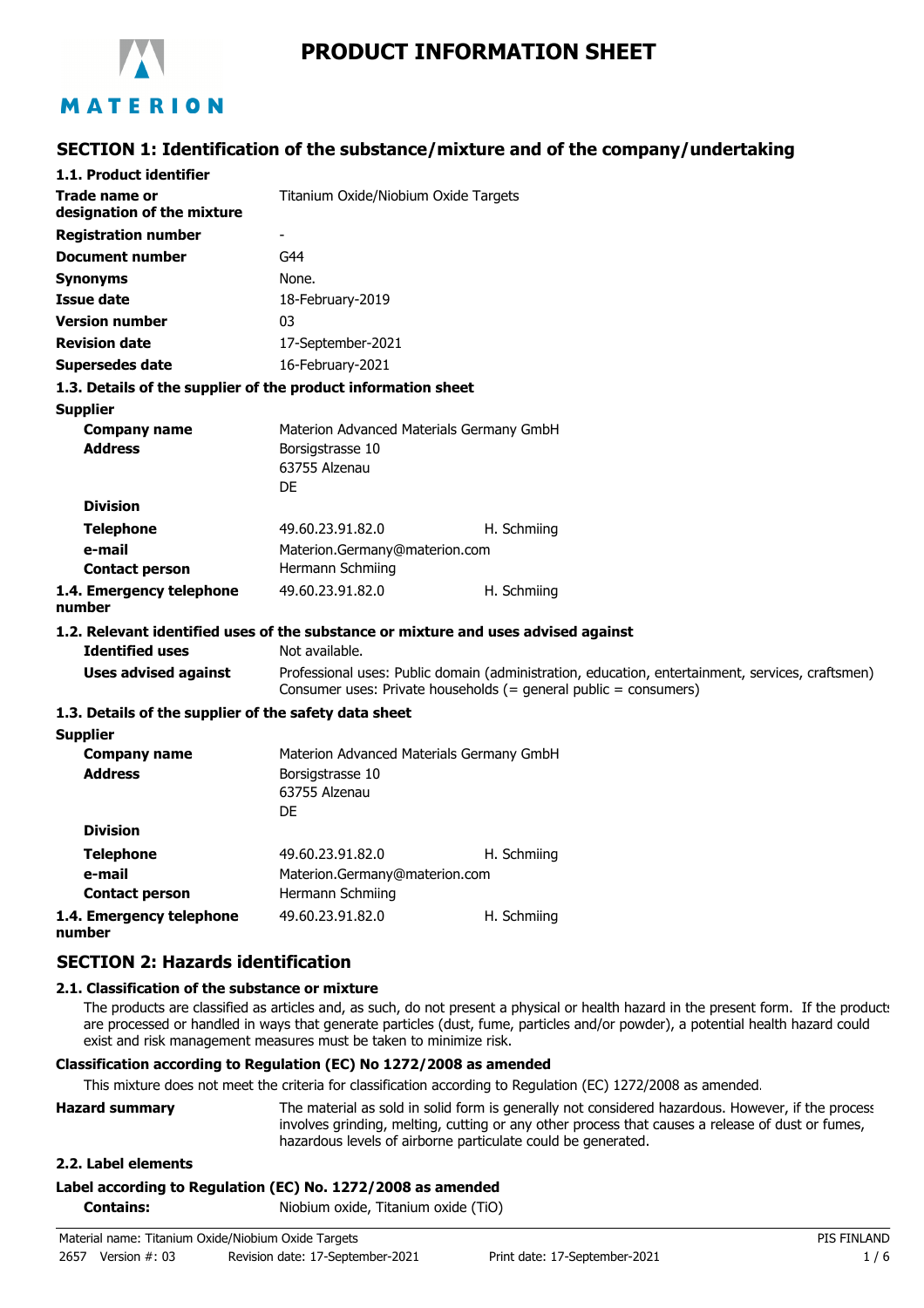| <b>Hazard pictograms</b>          | None.                                                                                                                                                                                                                                                                 |
|-----------------------------------|-----------------------------------------------------------------------------------------------------------------------------------------------------------------------------------------------------------------------------------------------------------------------|
| Signal word                       | None.                                                                                                                                                                                                                                                                 |
| <b>Hazard statements</b>          | The material as sold in solid form is generally not considered hazardous. However, if the process<br>involves grinding, melting, cutting or any other process that causes a release of dust or fumes,<br>hazardous levels of airborne particulate could be generated. |
| <b>Precautionary statements</b>   |                                                                                                                                                                                                                                                                       |
| <b>Prevention</b>                 | Observe good industrial hygiene practices.                                                                                                                                                                                                                            |
| <b>Response</b>                   | Wash hands after handling.                                                                                                                                                                                                                                            |
| <b>Storage</b>                    | Store away from incompatible materials.                                                                                                                                                                                                                               |
| <b>Disposal</b>                   | Dispose of waste and residues in accordance with local authority requirements.                                                                                                                                                                                        |
| Supplemental label<br>information | For further information, please contact the Product Stewardship Department at +1.216.383.4019.                                                                                                                                                                        |
| 2.3. Other hazards                | Not a PBT or vPvB substance or mixture.                                                                                                                                                                                                                               |

## **SECTION 3: Composition/information on ingredients**

### **3.2. Mixtures**

### **General information**

| <b>Chemical name</b>     | %  | No.                     | CAS-No. / EC REACH Registration No. Index No. |                          | <b>Notes</b> |
|--------------------------|----|-------------------------|-----------------------------------------------|--------------------------|--------------|
| Niobium oxide            | 50 | 12034-57-0<br>234-808-1 | $\overline{\phantom{a}}$                      | $\overline{\phantom{0}}$ |              |
| <b>Classification: -</b> |    |                         |                                               |                          |              |
| Titanium oxide (TiO)     | 50 | 12137-20-1<br>235-236-5 | $\overline{\phantom{a}}$                      | $\overline{\phantom{0}}$ |              |
| <b>Classification: -</b> |    |                         |                                               |                          |              |

## **SECTION 4: First aid measures**

| <b>General information</b>                                                               | Ensure that medical personnel are aware of the material(s) involved, and take precautions to<br>protect themselves. |
|------------------------------------------------------------------------------------------|---------------------------------------------------------------------------------------------------------------------|
| 4.1. Description of first aid measures                                                   |                                                                                                                     |
| <b>Inhalation</b>                                                                        | Move to fresh air. Call a physician if symptoms develop or persist.                                                 |
| <b>Skin contact</b>                                                                      | Wash off with soap and water. Get medical attention if irritation develops and persists.                            |
| Eye contact                                                                              | Rinse with water. Get medical attention if irritation develops and persists.                                        |
| <b>Ingestion</b>                                                                         | Rinse mouth. Get medical attention if symptoms occur.                                                               |
| 4.2. Most important<br>symptoms and effects, both<br>acute and delayed                   | Exposure may cause temporary irritation, redness, or discomfort.                                                    |
| 4.3. Indication of any<br>immediate medical attention<br>and special treatment<br>needed | Treat symptomatically.                                                                                              |

## **SECTION 5: Firefighting measures**

| <b>General fire hazards</b>                                                                | No unusual fire or explosion hazards noted.                                                |
|--------------------------------------------------------------------------------------------|--------------------------------------------------------------------------------------------|
| 5.1. Extinguishing media<br>Suitable extinguishing<br>media                                | Water fog. Foam. Dry chemical powder. Carbon dioxide (CO2).                                |
| Unsuitable extinguishing<br>media                                                          | None known.                                                                                |
| 5.2. Special hazards arising<br>from the substance or<br>mixture                           | None known.                                                                                |
| 5.3. Advice for firefighters<br><b>Special protective</b><br>equipment for<br>firefighters | Wear suitable protective equipment.                                                        |
| <b>Special firefighting</b><br>procedures                                                  | Use water spray to cool unopened containers.                                               |
| <b>Specific methods</b>                                                                    | Use standard firefighting procedures and consider the hazards of other involved materials. |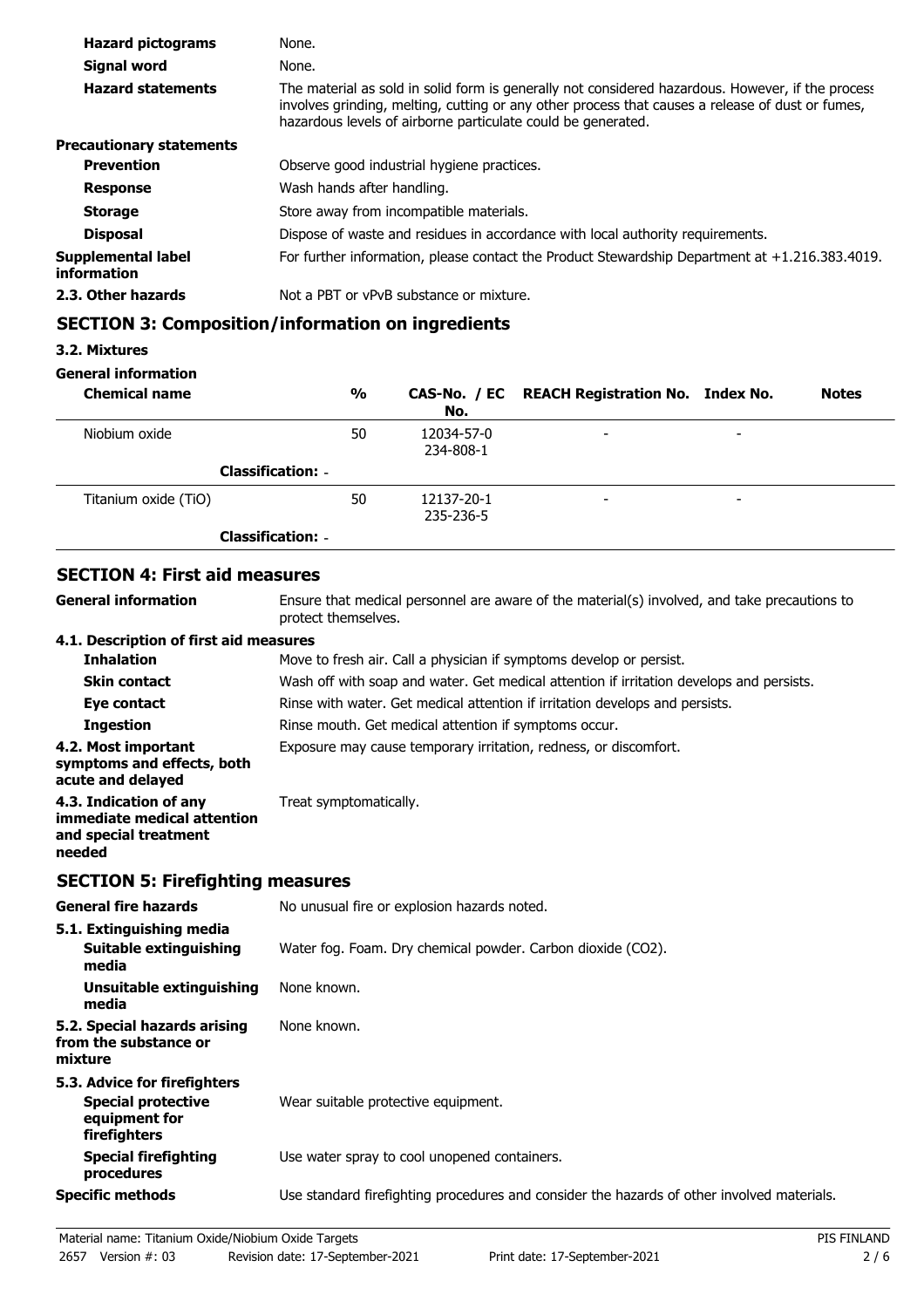## **SECTION 6: Accidental release measures**

| 6.1. Personal precautions, protective equipment and emergency procedures                                                                                                                                                      |                                                                                                    |  |
|-------------------------------------------------------------------------------------------------------------------------------------------------------------------------------------------------------------------------------|----------------------------------------------------------------------------------------------------|--|
| For non-emergency<br>personnel                                                                                                                                                                                                | Keep unnecessary personnel away. For personal protection, see section 8 of the PIS.                |  |
| For emergency<br>responders                                                                                                                                                                                                   | Use personal protection recommended in Section 8 of the PIS.                                       |  |
| 6.2. Environmental<br>precautions                                                                                                                                                                                             | Avoid discharge into drains, water courses or onto the ground.                                     |  |
| 6.3. Methods and material for<br>containment and cleaning up                                                                                                                                                                  | Stop the flow of material, if this is without risk. For waste disposal, see section 13 of the PIS. |  |
| 6.4. Reference to other<br>sections                                                                                                                                                                                           | For personal protection, see section 8 of the PIS. For waste disposal, see section 13 of the PIS.  |  |
| $A$ - $A$ - $A$ - $A$ - $A$ - $A$ - $A$ - $A$ - $A$ - $A$ - $A$ - $A$ - $A$ - $A$ - $A$ - $A$ - $A$ - $A$ - $A$ - $A$ - $A$ - $A$ - $A$ - $A$ - $A$ - $A$ - $A$ - $A$ - $A$ - $A$ - $A$ - $A$ - $A$ - $A$ - $A$ - $A$ - $A$ - |                                                                                                    |  |

### **SECTION 7: Handling and storage**

| 7.1. Precautions for safe<br>handling                                          | Avoid prolonged exposure. Observe good industrial hygiene practices. |
|--------------------------------------------------------------------------------|----------------------------------------------------------------------|
| 7.2. Conditions for safe<br>storage, including any<br><i>incompatibilities</i> | Keep locked up.                                                      |
| 7.3. Specific end use(s)                                                       | Not available.                                                       |

### **SECTION 8: Exposure controls/personal protection**

| 8.1. Control parameters                              |                                                                                                                                                                                                                                                                                                                                                                    |
|------------------------------------------------------|--------------------------------------------------------------------------------------------------------------------------------------------------------------------------------------------------------------------------------------------------------------------------------------------------------------------------------------------------------------------|
| <b>Occupational exposure limits</b>                  | No exposure limits noted for ingredient(s).                                                                                                                                                                                                                                                                                                                        |
| <b>Biological limit values</b>                       | No biological exposure limits noted for the ingredient(s).                                                                                                                                                                                                                                                                                                         |
| <b>Recommended monitoring</b><br>procedures          | Follow standard monitoring procedures.                                                                                                                                                                                                                                                                                                                             |
| Derived no effect levels<br>(DNELs)                  | Not available.                                                                                                                                                                                                                                                                                                                                                     |
| <b>Predicted no effect</b><br>concentrations (PNECs) | Not available.                                                                                                                                                                                                                                                                                                                                                     |
| 8.2. Exposure controls                               |                                                                                                                                                                                                                                                                                                                                                                    |
| <b>Appropriate engineering</b><br>controls           | Good general ventilation should be used. Ventilation rates should be matched to conditions. If<br>applicable, use process enclosures, local exhaust ventilation, or other engineering controls to<br>maintain airborne levels below recommended exposure limits. If exposure limits have not been<br>established, maintain airborne levels to an acceptable level. |
|                                                      | Individual protection measures, such as personal protective equipment                                                                                                                                                                                                                                                                                              |
| <b>General information</b>                           | Personal protection equipment should be chosen according to the CEN standards and in discussion<br>with the supplier of the personal protective equipment.                                                                                                                                                                                                         |
| Eye/face protection                                  | Wear safety glasses with side shields (or goggles).                                                                                                                                                                                                                                                                                                                |
| <b>Skin protection</b>                               |                                                                                                                                                                                                                                                                                                                                                                    |
| - Hand protection<br>- Other                         | Wear gloves to prevent metal cuts and skin abrasions during handling.<br>Wear suitable protective clothing.                                                                                                                                                                                                                                                        |
| <b>Respiratory protection</b>                        | In case of insufficient ventilation, wear suitable respiratory equipment.                                                                                                                                                                                                                                                                                          |
| <b>Thermal hazards</b>                               | Wear appropriate thermal protective clothing, when necessary.                                                                                                                                                                                                                                                                                                      |
| <b>Hygiene measures</b>                              | Always observe good personal hygiene measures, such as washing after handling the material and<br>before eating, drinking, and/or smoking. Routinely wash work clothing and protective equipment to<br>remove contaminants.                                                                                                                                        |
| <b>Environmental exposure</b><br>controls            | Good general ventilation should be used. Ventilation rates should be matched to conditions. If<br>applicable, use process enclosures, local exhaust ventilation, or other engineering controls to<br>maintain airborne levels below recommended exposure limits. If exposure limits have not been<br>established, maintain airborne levels to an acceptable level. |

## **SECTION 9: Physical and chemical properties**

### **9.1. Information on basic physical and chemical properties**

| <b>Physical state</b> | Solid. |
|-----------------------|--------|
| Form                  | Solid. |
| Colour                | Grey.  |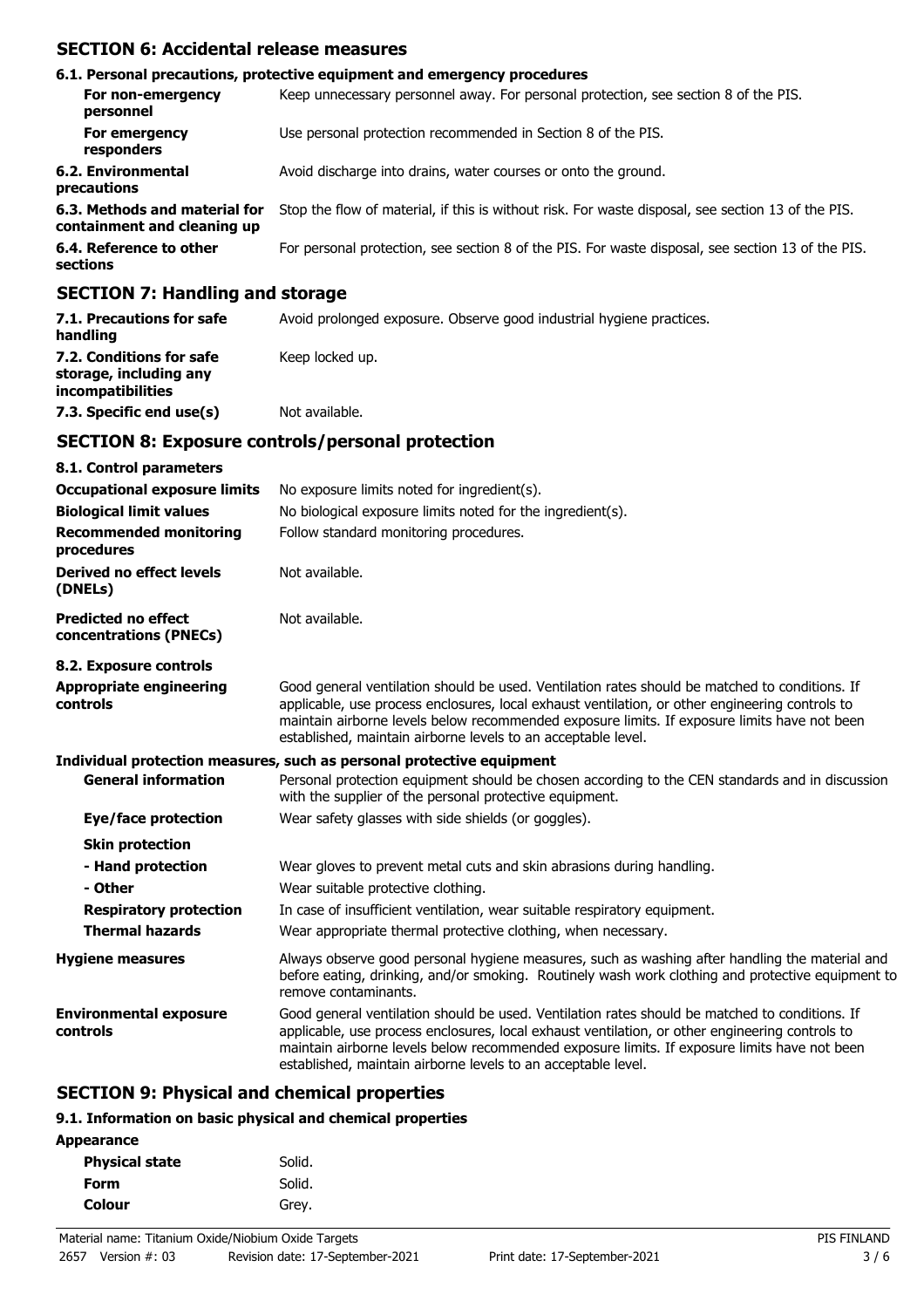| <b>Odour</b>                                        | None.                                   |
|-----------------------------------------------------|-----------------------------------------|
| <b>Odour threshold</b>                              | Not applicable.                         |
| рH                                                  | Not applicable.                         |
| <b>Melting point/freezing point</b>                 | > 1500 °C (> 2732 °F) / Not applicable. |
| Initial boiling point and<br>boiling range          | Not applicable.                         |
| <b>Flash point</b>                                  | Not applicable.                         |
| <b>Evaporation rate</b>                             | Not applicable.                         |
| <b>Flammability (solid, gas)</b>                    | None known.                             |
| <b>Upper/lower flammability or explosive limits</b> |                                         |
| <b>Explosive limit - lower (</b><br>%)              | Not applicable.                         |
| <b>Explosive limit - lower (</b><br>%) temperature  | Not applicable.                         |
| Explosive limit – upper<br>(%)                      | Not applicable.                         |
| <b>Explosive limit - upper (</b><br>%) temperature  | Not applicable.                         |
| <b>Vapour pressure</b>                              | Not applicable.                         |
| <b>Vapour density</b>                               | Not applicable.                         |
| <b>Relative density</b>                             | Not applicable.                         |
| Solubility(ies)                                     |                                         |
| Solubility (water)                                  | Insoluble.                              |
| <b>Partition coefficient</b><br>(n-octanol/water)   | Not applicable.                         |
| <b>Auto-ignition temperature</b>                    | Not applicable.                         |
| <b>Decomposition temperature</b>                    | Not applicable.                         |
| <b>Viscosity</b>                                    | Not applicable.                         |
| <b>Explosive properties</b>                         | Not explosive.                          |
| <b>Oxidising properties</b>                         | Not oxidising.                          |
| 9.2. Other information                              |                                         |
| Density                                             | 4,20 - 6,00 g/cm3                       |

## **SECTION 10: Stability and reactivity**

| 10.1. Reactivity<br>10.2. Chemical stability | The product is stable and non-reactive under normal conditions of use, storage and transport.<br>Material is stable under normal conditions. |
|----------------------------------------------|----------------------------------------------------------------------------------------------------------------------------------------------|
| 10.3. Possibility of hazardous<br>reactions  | No dangerous reaction known under conditions of normal use.                                                                                  |
| 10.4. Conditions to avoid                    | Contact with incompatible materials.                                                                                                         |
| 10.5. Incompatible materials                 | Ammonia. Chlorine.                                                                                                                           |
| 10.6. Hazardous<br>decomposition products    | No hazardous decomposition products are known.                                                                                               |

## **SECTION 11: Toxicological information**

| <b>General information</b> | Occupational exposure to the substance or mixture may cause adverse effects. |  |
|----------------------------|------------------------------------------------------------------------------|--|
|                            |                                                                              |  |

| Information on likely routes of exposure   |                                                                                                                        |
|--------------------------------------------|------------------------------------------------------------------------------------------------------------------------|
| <b>Inhalation</b>                          | Not likely, due to the form of the product.                                                                            |
| <b>Skin contact</b>                        | No adverse effects due to skin contact are expected.                                                                   |
| Eye contact                                | Not relevant, due to the form of the product.                                                                          |
| <b>Ingestion</b>                           | May cause discomfort if swallowed. However, ingestion is not likely to be a primary route of<br>occupational exposure. |
| <b>Symptoms</b>                            | None known.                                                                                                            |
| 11.1. Information on toxicological effects |                                                                                                                        |
| <b>Acute toxicity</b>                      | None known.                                                                                                            |
| <b>Skin corrosion/irritation</b>           | Not classified.                                                                                                        |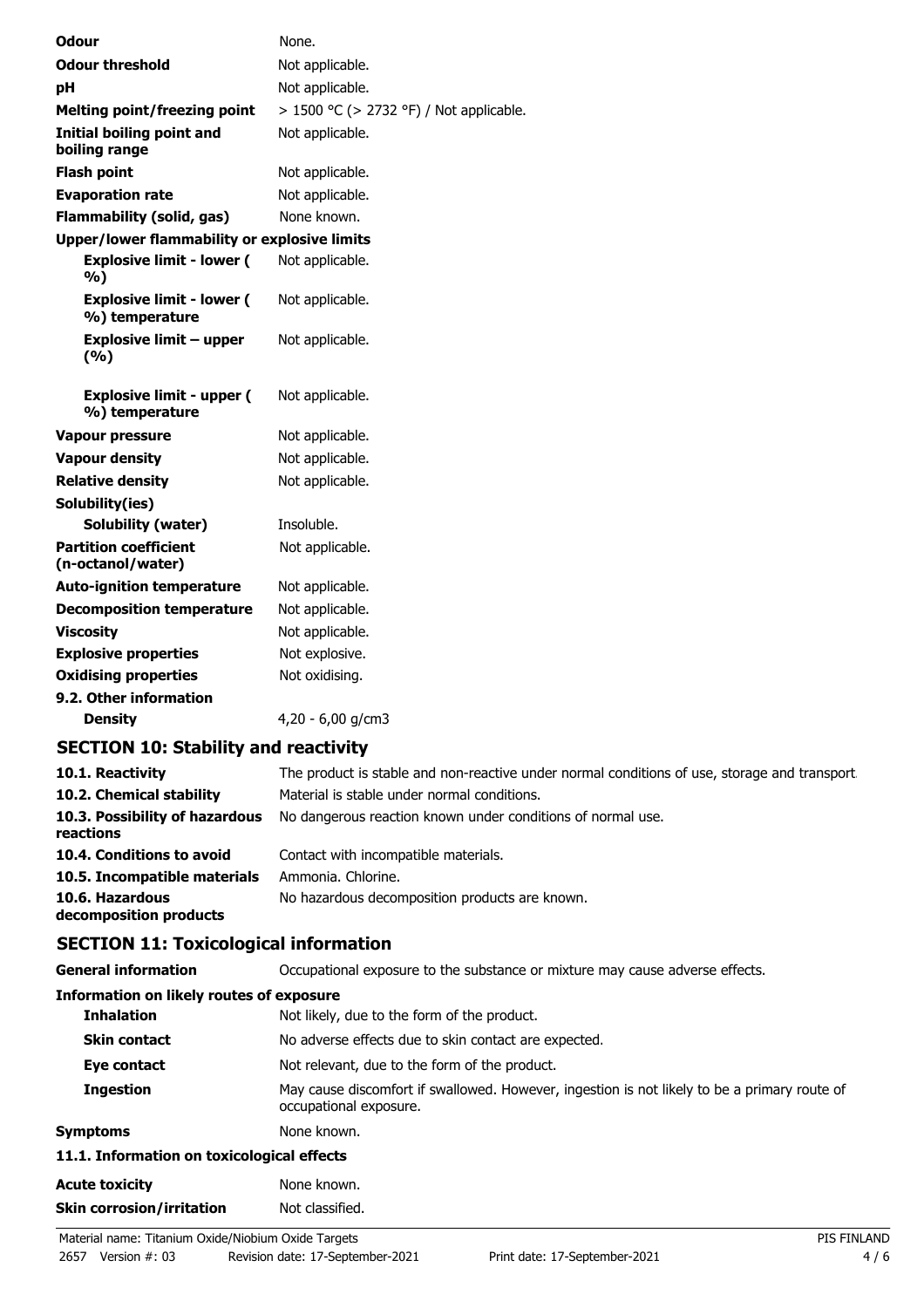| Serious eye damage/eye<br>irritation                       | None known.                                                                                                   |
|------------------------------------------------------------|---------------------------------------------------------------------------------------------------------------|
| <b>Respiratory sensitisation</b>                           | Not a respiratory sensitizer.                                                                                 |
| <b>Skin sensitisation</b>                                  | Not a skin sensitiser.                                                                                        |
| <b>Germ cell mutagenicity</b>                              | Not classified.                                                                                               |
| Carcinogenicity                                            | Not classified.                                                                                               |
| <b>Reproductive toxicity</b>                               | Not classified.                                                                                               |
| <b>Specific target organ toxicity</b><br>- single exposure | Not classified.                                                                                               |
| Specific target organ toxicity<br>- repeated exposure      | Not classified.                                                                                               |
| <b>Aspiration hazard</b>                                   | Not an aspiration hazard.                                                                                     |
| Mixture versus substance<br>information                    | No information available.                                                                                     |
| <b>Other information</b>                                   | Not available.                                                                                                |
| <b>SECTION 12: Ecological information</b>                  |                                                                                                               |
| 12.1. Toxicity                                             | Based on available data, the classification criteria are not met for hazardous to the aquatic<br>environment. |
| 12.2. Persistence and<br>degradability                     | No data is available on the degradability of any ingredients in the mixture.                                  |
| 12.3. Bioaccumulative<br>potential                         | No data available.                                                                                            |
| <b>Partition coefficient</b><br>n-octanol/water (log Kow)  | Not available.                                                                                                |
| <b>Bioconcentration factor (BCF)</b>                       | Not available.                                                                                                |

**12.6. Other adverse effects** No other adverse environmental effects (e.g. ozone depletion, photochemical ozone creation

**EU waste code** The Waste code should be assigned in discussion between the user, the producer and the waste

**Disposal** Collect and reclaim or dispose in sealed containers at licensed waste disposal site.

potential, endocrine disruption, global warming potential) are expected from this component.

Dispose of in accordance with local regulations. Empty containers or liners may retain some product residues. This material and its container must be disposed of in a safe manner (see: Disposal

Since emptied containers may retain product residue, follow label warnings even after container is emptied. Empty containers should be taken to an approved waste handling site for recycling or

**12.4. Mobility in soil** No data available.

**SECTION 13: Disposal considerations**

**SECTION 14: Transport information**

14.1. - 14.6.: Not regulated as dangerous goods.

14.1. - 14.6.: Not regulated as dangerous goods.

14.1. - 14.6.: Not regulated as dangerous goods.

14.1. - 14.6.: Not regulated as dangerous goods.

14.1. - 14.6.: Not regulated as dangerous goods.

**13.1. Waste treatment methods**

**Contaminated packaging**

**methods/information**

**ADR**

**RID**

**ADN**

**IATA**

**IMDG**

**vPvB assessment**

**Residual waste**

**12.5. Results of PBT and** Not a PBT or vPvB substance or mixture.

instructions).

disposal company.

**Special precautions Dispose in accordance with all applicable regulations.** 

disposal.